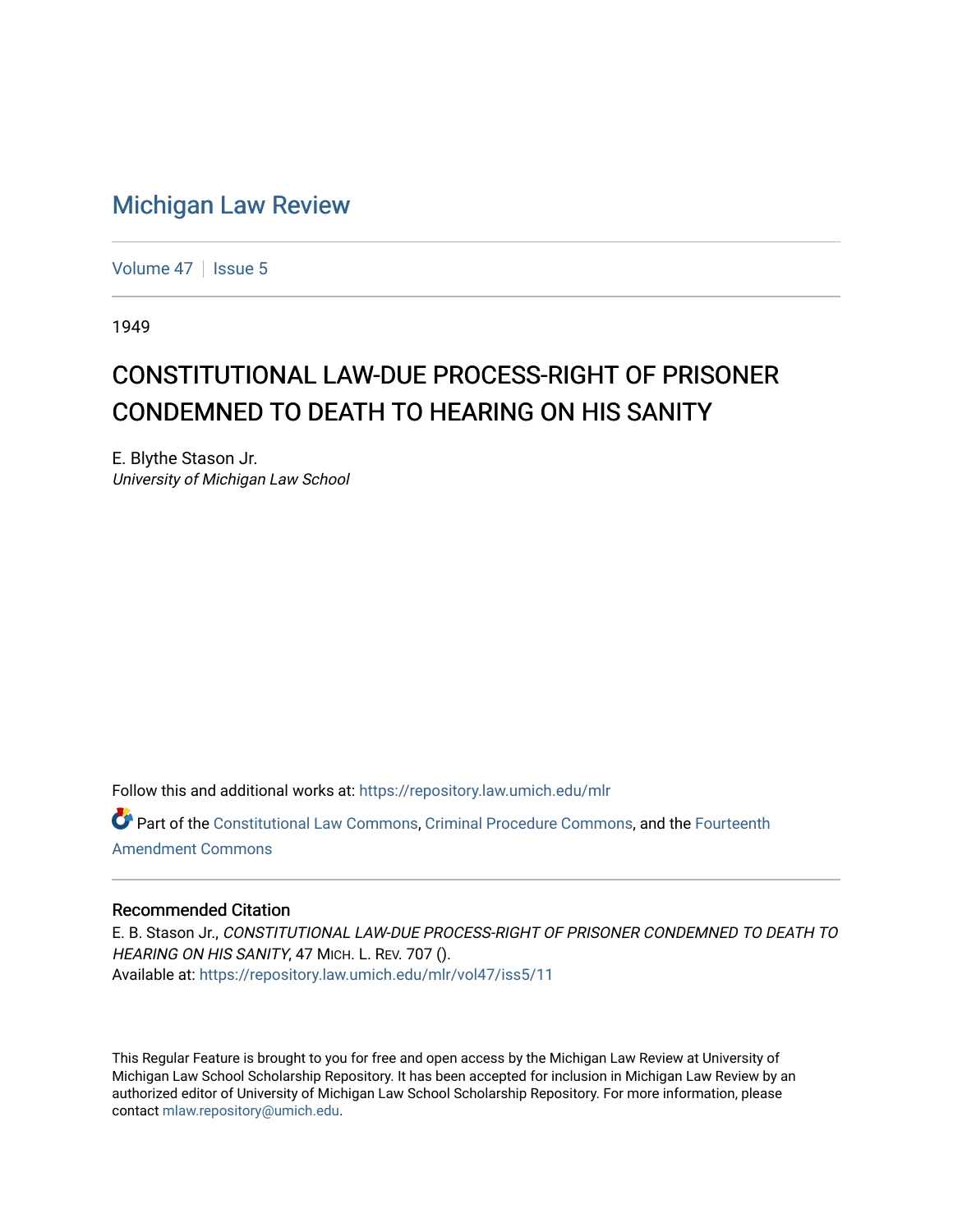CoNSTITUTIONAL LAw-DuE PRoCEss-RrGHT OF PrusoNER CoNDEMNED TO DEATH TO HEARING ON His SANirr-Petitioner, sentenced to death in California for murder, obtained a judicial stay of execution on the ground that he had become insane since sentence had been passed. Eighteen days later he was certified as sane by the medical superintendent of the state hospital, who made this determination by an ex parte examination without giving petitioner notice or opportunity of hearing. A new date for execution was then set. The applicable statute<sup>1</sup> provided a procedure, enforceable by mandamus, whereby a sentenced prisoner could obtain a hearing on his sanity. The petitioner, without seeking mandamus to compel the warden to act, applied for habeas corpus to obtain judicial sanity hearing. This being denied,<sup>2</sup> he was granted a writ of certiorari from the United States Supreme Court to determine whether the California procedure, by its substitution of mandamus for habeas corpus, amounted to a deprivation of due process under the Fourteenth Amendment. *Held,* dismissed. Since it did not appear that the California method of hearing by mandamus was substantially less adequate than habeas corpus, the petitioner was not deprived of due process. *Phyle v. Duffy*, 334 U.S. 437, 68 S.Ct. 1131 (1948).

A necessary inference from the decision is that one under sentence of death is entitled by due process to a judicial hearing on his sanity on a showing of facts sufficient to demonstrate doubt as to his present sanity, and that he can enforce this right by appeal. The common law has long prescribed that no insane person shall be executed, even in pursuance of proper sentence.3 The Supreme Court in

1 Cal. Penal Code (Deering, 1941) §§ 3701-3703.

<sup>2</sup>Ex parte Phyle, 30 Cal. (2d) 838, 186 P. (2d) 134 (1947).

3 Cmrn, CRIMINAL LAW, Earle ed., 525 (1819); 4 Bl. 1st ed., 396 (1765); In re Smith, 25 N.M. 48, 176 P. 819 (1918).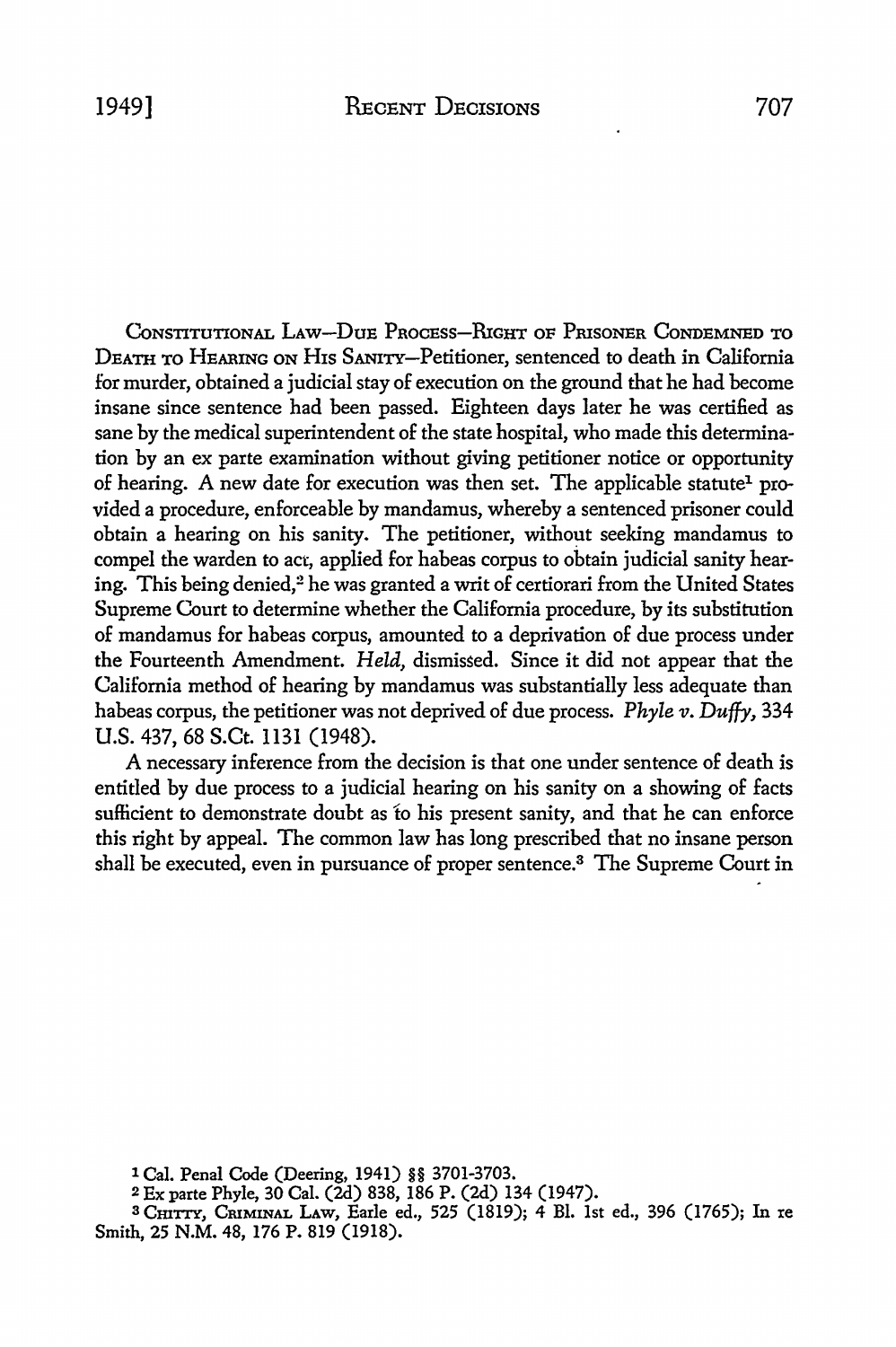*Nobles v. Georgia*4 confirmed this common law view, declaring that a sanity hearing would be held as a matter of judicial discretion, on a fair showing of doubt as to the prisoner's sanity. The Court denied, however, that the prisoner has an absolute 'legal right to such a hearing, whether on mere suggestion or on fair showing of insanity.<sup>5</sup> Among state courts the prevailing view is that a post-sentence sanity hearing will be granted if there is good reason to doubt the prisoner's sanity, but it is within the lower court's discretion to grant such a hearing as a matter of humanity and not of right.<sup>6</sup> In some states, the action of the trial court in denying a hearing has been held conclusive of the prisoner's sanity.7 While some courts hold that a stay of execution of death sentence on the ground that the prisoner has become insane since sentence may be obtained only by appeal to the governor,<sup>8</sup> most have held that the court has discretion to grant a stay.<sup>9</sup> Thus, it is the general view in the state courts that due process does not require a sanity hearing, nor is the procedure in holding such a hearing circumscribed by the due process clause. On the other hand, some courts hold that the prisoner, on a properly presented petition showing facts casting doubt on his sanity, has an absolute right to a sanity hearing and 'may enforce this right by appeal.<sup>10</sup> Thus there is some support in judicial opinion for the view implicit in the principal case. However, the dearth of cases on the subject makes it doubtful whether such a right will be exercised with sufficient frequency to impair seriously the expeditious execution of death sentences. Nevertheless, it would seem that the prisoner, on due conviction of the crime charged,

<sup>4</sup>168 U.S. 398, 18 S.Ct. 87 (1897). Other federal courts have followed this view. See also, Lee v. United States, (C.C.A. 5th, 1937) 91 F. (2d) 326; Neely v. United States, (App. D.C. 1945) 150 F. (2d) 977; Bennett v. Hunter, (C.C.A. 10th, 1946) 155 F. (2d) 223.

<sup>5</sup>The "right," if any, of a prisoner condemned to death to a post-sentence sanity hearing should be distinguished from his right to interpose the defense of insanity, at the time of the trial, to the offense charged. See 10 L.R.A. (n.s.) 1129 (1907).

6 Davidson v. Commonwealth, 174 Ky. 789, 192 S.W. 846 (1917); Barrett v. Commonwealth, 202 Ky. 153, 259 S.W. 25 (1923); In re Smith, 25 N.M. 48, 176 P. 819 (1918); Baughn v. State, 100 Ga. 554, 28 S.E. 68 (1897), affd. Nobles v. Georgia, 168 U.S. 398, 18 S.Qt.\_ 87 (1897); State v. Nordstrom, 21 Wash. 403, 58 P. 248 (1899); Ex parte Phyle, 30 Cal. (2d) 838, 186 P. (2d) 134 (1947); Bingham v. State, 82 Okla. Cr. 305, 169 P. (2d) 3ll (1946). The hearing, if granted, need not be of any special type (e.g., jury trial), it being sufficient that the court satisfy itself that the prisoner is presently sane. See Ferguson v. Martineau, ll5 Ark. 317, 171 S.W. 472 (1914); Barrett v. Commonwealth, 202 Ky. 153,

<sup>7</sup> State v. Nordstrom, 21 Wash. 403, 58 P. 248 (1899); State v. Chretien, 114 La. 81, 38 s. 27 (1905).

<sup>8</sup>Ex parte Wilson, (Oyer & Terminer, Montgomery Co., Pa. 1887) 19 W.N. Cas. (Pa.) 37; Ex parte McGinnis, (Pa. Supreme Ct., 1884) 14 W.N. Cas. (Pa.) 221.

<sup>9</sup>Duncan v. State, 110 Ark. 523, 162 S.W. 573 (1913); Ex parte Chesser, 93 Fla. 291, ·Ill S. 720 (1927); Davidson v. Commonwealth, 174 Ky. 789, 192 S.W. 846 (1917); Nobles v. Georgia, 168 U.S. 398, 18 S.Ct. 87 (1897); State v. Barker, 79 Neb. 361, 112 N.W. 1143, 113 N.W. 197 (1907).

10 Barker v. State, 75 Neb. 289, 103 N.W. 1134, 106 N.W. 450 (1905); Lee v. State, 118 Ga. 5, 43 S.E. 994 (1903). See also Ince v. State, 77 Ark. 419, 88 S.W. 818 (1905); United States ex rel Mazy v. Ragen, (C.C.A. 7th 1945) 149 F. (2d) 948. One court has held that on mere suggestion of present insanity, sentence must be suspended until sanity can be determined: State v. Vann, 84 N.C. 722 (1881).